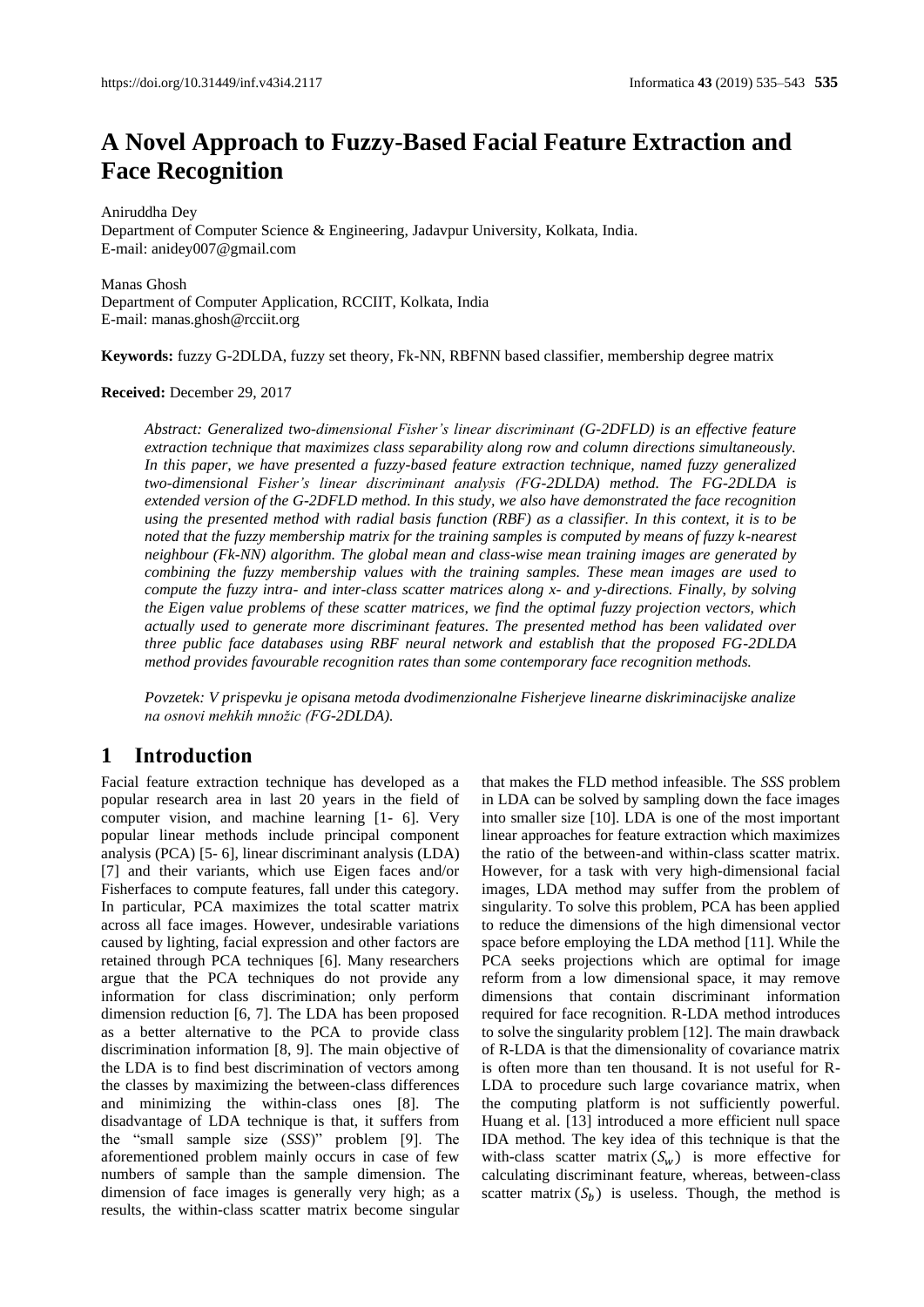often criticized for the high storage requirement and computational cost in facial feature extraction and recognition. Chen et al. [8] claimed that eigenvectors corresponding to eigenvalues equal to zero of  $S_w$  contain the maximum discriminant information. Yu and Yang [14] proposed a direct linear discriminant analysis method by diagonal the between- and within-class scatter matrix. It is well-known that between- and within-class scatter are two important measures of the separability of the projected samples. Independent component analysis (ICA) is also proposed as an effective feature extraction technique [15]. ICA computes discriminant features from covariance matrix by considering high-order statistics. The two-dimensional PCA (2DPCA) directly works on the 2D image matrices and found to be computationally efficient and more superior for face recognition and reconstruction than PCA [16]. Two-dimensional FLD (2DFLD) method maximizes the class separability in one direction (row or column) at a time [17]. The significant characteristic of 2DFLD method is that it directly works on the 2D image matrices. The projection vectors are extracted from the row and, by the G-2DFLD method [18]. The discriminant feature matrices are found by linearly projecting an image matrix on aforementioned directions. Therefore, the discriminative information is maximized by this method among the classes while minimizing it column direction of the training images simultaneously within a class [18]. To increase its pertinence, many LDA extensions, such as direct LDA [19], complete LDA [20], LDA/QR [21] or LDA/GSVD [22], have been developed in the last decades. These extensions try to preserve the same validation and overcome singularity problems either by first projecting the problem in a convenient subspace, using alternative indirect or approximate optimizations.

Very recently, several researchers presented fuzzybased methods, such as fuzzy *k*-nearest neighbour (F*k*-NN) [23], fuzzy two dimensional Fisher's linear discrimination (F-2DFLD) [25], fuzzy maximum scatter difference (F-MSD) [28], fuzzy two dimensional principal component analysis (F-2DPCA) [32], fuzzy two dimensional linear discriminant analysis (GPG-2DLDA), Generalized multiple maximum scatter difference (GMMSD) [33], fuzzy local mean discriminant analysis (FLMDA) [36], and fuzzy linear regression discriminant projection (FLRDP) [37] for feature extraction. Keller et al. (1985) presented the fuzzy *k-*nearest neighbour (F*k*-NN) approach, which fuzzifies the class assignment [23]. This method, popularly known as fuzzy Fisherface [24] (Fuzzy-FLD), which incorporates the fuzzy membership grades into the within- and between-class scatter matrices for binary labelled patterns to extract features and are used for face recognition [25]. The fuzzy 2DFLD (F-2DFLD) is an extension of the fuzzy Fisherface [26]. The scatter matrices were redefined by introducing membership values into each training sample. Yang *et al.* proposed feature extraction using fuzzy inverse FDA [26]. The F*k*-NN was also incorporated in fuzzy inverse FDA for calculating membership degree matrices. The F*k*-NN is used to calculate the membership matrix, which is incorporated within the definition of between class and

within class scatter matrix [26]. Reformative LDA method is used along with the F*k*-NN method to redefine the scatter matrices [27]. A weighted maximum scatter difference algorithm is used for face recognition [28]. Fuzzy LDA algorithm is derived by incorporating the fuzzy membership into learning and random walk method is introduced to reduce the effect of outliers [29]. Fuzzy set theory is integrated with the scatter difference discriminant criterion (SDDC) algorithm where F*k*-NN method is used to compute the membership grade which is utilized to redefine the scatter matrices [30]. Fuzzy maximum scatter difference model is proposed where F*k*-NN is used to calculate the membership degree matrix of training sample [31]. The Fuzzy 2DPCA method was introduced where F*k*-NN method is applied to compute the membership matrix for training sample which was utilized to obtain fuzzy mean of each class. The average of the mean was calculated to define the scatter matrices [32]. Generalized multiple maximum scatter difference discriminant criterion has been introduced for effective feature extraction and classification [33]. Gaussian probability distribution information was incorporated in defining of between class and within class scatter matrices [34]. The membership grade and label information were used to define the scatter matrices [35]. Fuzzy local mean discriminant analysis was employed to construct the scatter matrices by redefining the fuzzy local class means [36]. Fuzzy linear regression discriminant projection method is proposed to compute the fuzzy membership grade for each sample and incorporated in the definition of within class and between class scatter matrices [37].

In the proposed method, we have incorporated the fuzzy membership values in different classes which are computed from the training images (samples). To obtain the membership degrees of each training sample, we have used the fuzzy *k-*NN and used them for calculating the global and class-wise mean training image matrices. Finally, fuzzy scatter matrices (between and within) are computed distinctly in row and column wise direction. To solve the eigenvalue problem of aforementioned scatter matrices, the features are extracted.

The remaining sections of this paper are organized as follows. In Section 2, we give brief overview of G-2DFLD method. In Section 3, we propose a novel method for feature extraction based on G-2DFLD method, called FG-2DLDA method. The simulation results on three public face image datasets are demonstrated in Section 4. Concluding remarks is given Section 5.

## **2 Brief summary of the generalized 2DFLD method**

Our presented technique is extended version of the G-2DFLD feature extraction technique [18]. G-2DFLD method is briefly presented in this section.

Let, the face images are of  $r \times s$  dimension which are represented in the form of 2D vectors  $X_i$  ( $i =$ 1, 2, ..., N). The total number of " $C$ " classes comprises N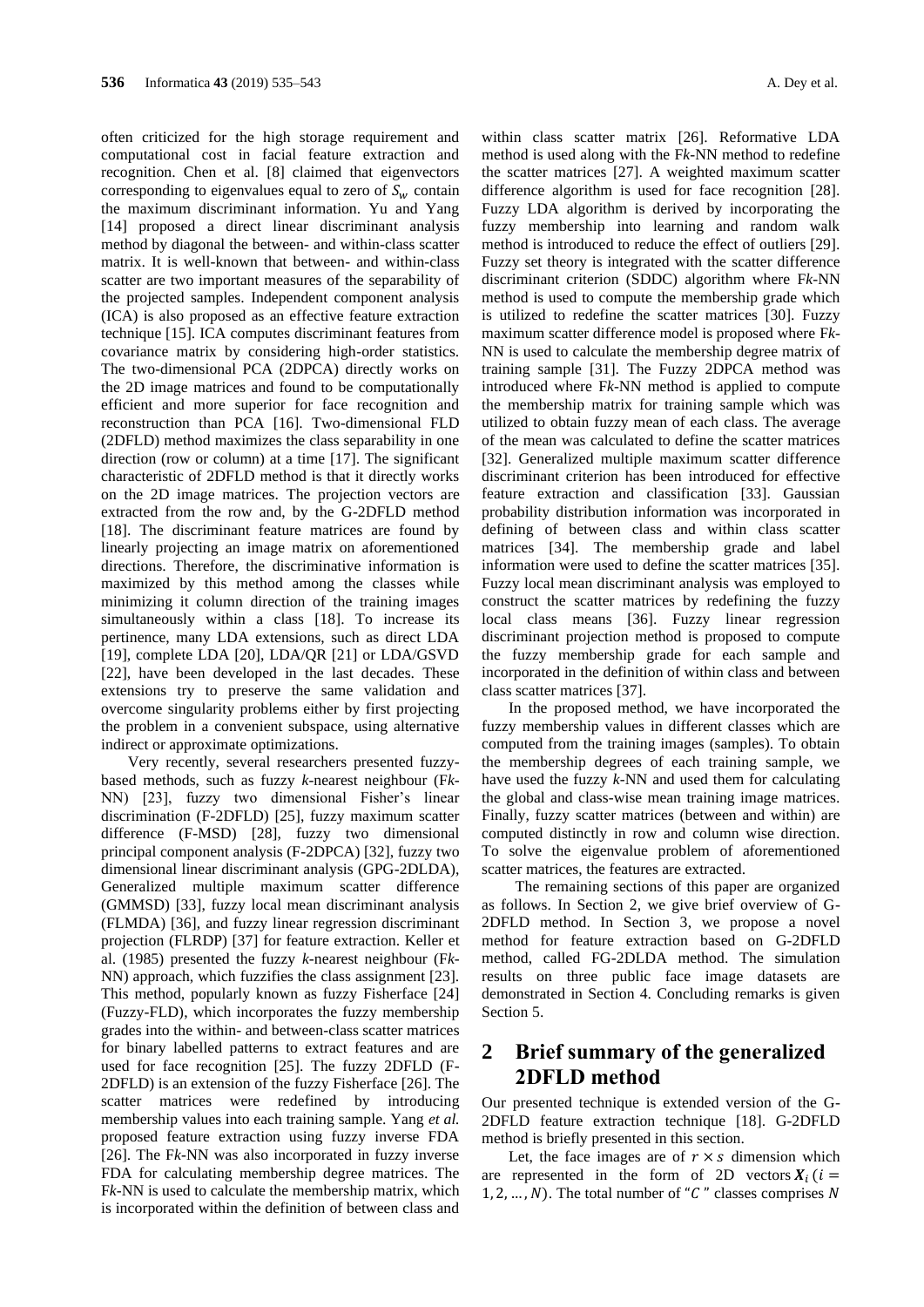face images. The  $c^{th}$ class is represented by  $C_c$  having total samples of  $N_c$  and also satisfying the condition  $(\sum_{c=1}^{C} N_c = N)$ . Given an image **X**, the G-2DFLD-based 2D feature matrix  $Y$  is generated by the following linear transformation:

$$
\mathbf{Y} = (\mathbf{P}_{opt})^T \mathbf{X} (\mathbf{Q}_{opt})
$$
 (1)

where  $P_{opt}$  and  $Q_{opt}$  are the two optimal projection matrices.

The two Fisher's criteria (objective function) along row and column direction  $(J(P), J(Q))$  have been expressed as stated below:

$$
\begin{cases}\nJ(P) = P^T G_{rb} P \times (P^T G_{rw} P)^{-1} \\
and \\
J(Q) = Q^T G_{cb} Q \times (Q^T G_{cw} Q)^{-1}\n\end{cases}
$$
\n(2)

The optimal projection vectors  $P_{opt}$  and  $Q_{opt}$  can be obtained by finding the normalized eigenvalues the eigenvectors of  $G_{rb}G_{rw}^{-1}$  and  $G_{cb}G_{cw}^{-1}$ , respectively. The eigenvalues are sorted in descending order and the eigenvectors are also rearranged accordingly [18]. The optimal projection (eigenvector) matrix  $P_{opt}$  and  $Q_{opt}$ can be stated as follows:

$$
\begin{cases}\nP_{opt} = \arg\max_{P} |G_{rb} G_{rw}^{-1}| \\
= [p_1, p_2, ..., p_u] \\
and \\
Q_{opt} = \arg\max_{Q} |G_{cb} G_{cw}^{-1}| \\
= [q_1, q_2, ..., q_v]\n\end{cases} \tag{3}
$$

The between-class and within-class scatter matrices along row direction  $(G_{rb} \text{ and } G_{rw})$  and column direction ( $\boldsymbol{G}_{cb}$  and  $\boldsymbol{G}_{cw}$ ) are computed as follows :

$$
\begin{cases}\n\mathbf{G}_{rb} = \sum_{c}^{c} N_c (\mathbf{m}_c - \mathbf{m}) (\mathbf{m}_c - \mathbf{m})^T \\
and \\
\mathbf{G}_{rw} = \sum_{c}^{c} \sum_{i \in c}^{N} (X_i - \mathbf{m}_c) (X_i - \mathbf{m}_c)^T \\
\mathbf{G}_{cb} = \sum_{c}^{C} N_c (\mathbf{m}_c - \mathbf{m})^T (\mathbf{m}_c - \mathbf{m}) \\
and \\
\mathbf{G}_{cw} = \sum_{c}^{C} \sum_{i \in c}^{N} (X_i - \mathbf{m}_c)^T (X_i - \mathbf{m}_c)\n\end{cases} (4b)
$$

In above expression, the global mean training image  $\left( m = \frac{1}{N} \right)$  $\frac{1}{N} \sum_{i=1}^{N} X_i$  and class-wise mean training image  $\left( \boldsymbol{m}_{c}=\frac{1}{N}\right)$  $\frac{1}{N_c} \sum_{i=1}^{N} X_i | X_i \in C_c$  are calculated. The dimensions of the row-wise scatter matrices  $(G_{rb} \text{ and } G_{rw})$  and the column-wise scatter matrices  $(G_{ch} \text{ and } G_{cw})$  are found to be  $r \times r$  and  $s \times s$ , respectively.

## **3 Proposed fuzzy generalized twodimensional linear discriminant analysis (FG-2DLDA) method**

Human faces are highly susceptible to vary under different environmental conditions, such as illumination, pose, etc. As a result, sometimes, images of a person may look alike to that of a different person. In addition, variability among the images of a person may differ quite significantly. The proposed FG-2DLDA method is basically based on the concept of fuzzy class assignment, where a face image belongs to different classes as characterized by its fuzzy membership values. The idea of fuzzification using fuzzy *k*-nearest neighbour (F*k*-NN) was conceived by Keller et al. and found to be more effective [23]. In the present study, we have used the F*k*-NN for generating fuzzy membership values for training images; resulting a fuzzy membership matrix. The fuzzy membership values are incorporated with the training images to obtain global and class-wise mean images, which in turn used to form fuzzy (between- and withinclass) scatter matrices. Therefore, these scatter matrices yield useful information regarding association of each training image into several classes. The optimal fuzzy 2D projection vectors are obtained by solving the eigenvalue problems of these scatter matrices. Finally, the FG-2DLDA-based features are extracted by projecting a face image onto these optimal fuzzy 2D projection vectors. The different steps of the FG-2DLDA method are presented in details in the following sub-sections.

#### **3.1 Generation of membership matrix by fuzzy k-nearest neighbour (Fk-NN)**

Let, there are *C* classes and *N* training images; each one is represented in the form of 2D vectors  $X_i$  ( $i =$ 1, 2, ...,  $N$ ). A fuzzy  $k$ -NN-based decision algorithm has been performed for assigning membership values (degree) to the training images [23, 24]. This Fuzzy k-Nearest Neighbour *(Fk-NN)* method redefines the membership values of the labelled face images. When, all of the neighbours belong to the  $i<sup>th</sup>$  class which is equal to the class of  $j<sup>th</sup>$  image under consideration, then  $n_{ij} = k$  and  $\mu_{ij}$  returns 1, making membership values for the other classes as zero. In addition,  $\mu_{ij}$  also satisfies two obvious properties  $\left(\sum_{i=1}^{C} \mu_{ij}\right) = 1$  and  $0 <$  $\sum_{j=1}^{N} \mu_{ij} < N$ ). So, the fuzzy membership matrix U using the F*k*-NN can be demonstrated as given below:

$$
U = [\mu_{ci}]; c = 1, 2, 3, ..., C; \quad i = 1, 2, 3, ..., N \tag{5}
$$

### **3.2 Fuzzy generalized two dimensional linear discriminant analysis (FG-2DLDA) algorithm**

FG-2DLDA methods has employed the fuzzy membership values with the training images and redefine the scatter matrices along row and column directions. Finally, the optimal fuzzy projection vectors are generated by solving the eigenvalue problems of these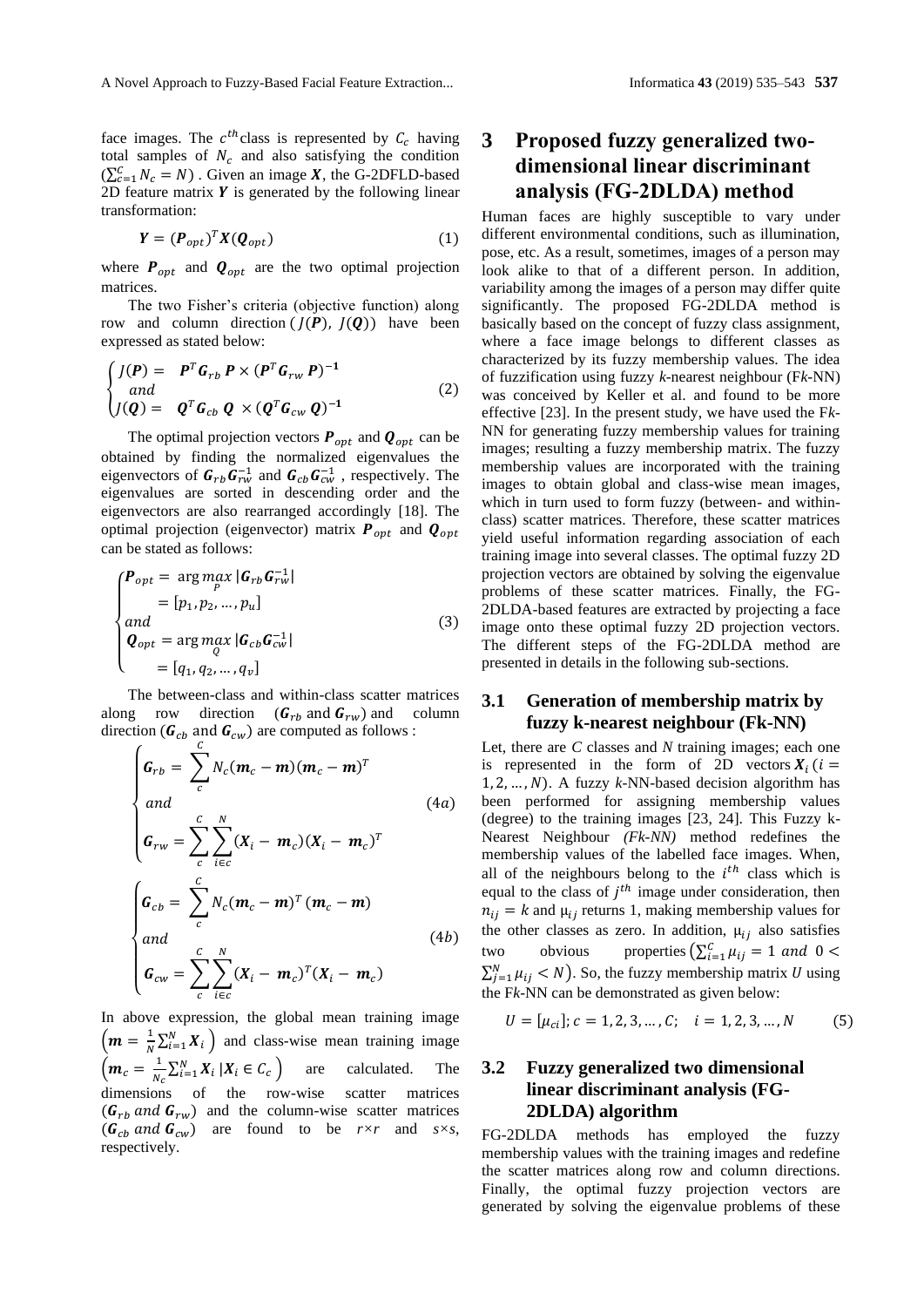scatter matrices. Let the training set contains *N* images of *C* classes (subjects) and each one is denoted as  $X_i$  ( $i =$ 1, 2, 3 ..., *N*) having dimension as *r*×*s*. The  $c^{th}$  class  $C_c$ , has total  $N_c$  images and satisfies  $\sum_{c=1}^{C} N_c = N$ .

For an image  $X$ , the FG-2DLDA-based features in the form of 2D matrix of size  $u \times v$  is generated by projecting it onto the optimal fuzzy projection matrices and can be achieved by the following linear transformation as defined below:

$$
Y^f = \left(P_{opt}^f\right)^T X \left(Q_{opt}^f\right) \tag{6}
$$

The Fisher's criteria (objective function)  $J^f(P)$  and  $J^f(\mathbf{Q})$  along row and column directions are defined as follows:

$$
\begin{cases}\nJ^f(P) = (P^f)^T G_{rb}^f P^f \times \{ (P^f)^T G_{rw}^f P^f \}^{-1} \\
and \\
J^f(Q) = (Q^f)^T G_{cb}^f Q^f \times \{ (Q^f)^T G_{cw}^f Q^f \}^{-1}\n\end{cases}
$$
\n(7)

The ratio is maximized in the above equations (7) when the column vectors of the projection matrix  $P^f$  and  $Q^f$  are the eigenvectors of  $G_{rb}^f (G_{rw}^f)^{-1}$ and  $\mathbf{G}_{cb}^{f}(\mathbf{G}_{cw}^{f})^{-1}$ , respectively. The fuzzy optimal projection matrix  $P_{opt}^f$  and  $Q_{opt}^f$  are obtained by finding the eigenvectors of  $\mathbf{G}_{rb}^f(\mathbf{G}_{rw}^f)^{-1}$  and  $\mathbf{G}_{cb}^f(\mathbf{G}_{cw}^f)^{-1}$ corresponding to the  $u$  and  $v$  largest eigenvalues, respectively. The fuzzy optimal projection matrices  $\boldsymbol{P}_{opt}^{f}$ and  $\boldsymbol{Q}_{opt}^f$  can be represented as follows:

$$
\begin{cases}\nP_{opt}^f = \arg \max_{pf} \left| G_{rb}^f (G_{rw}^f)^{-1} \right| \\
= [p_1, p_2, ..., p_u] \\
and \\
Q_{opt}^f = \arg \max_{Q^f} \left| G_{cb}^f (G_{cw}^f)^{-1} \right| \\
= [q_1, q_2, ..., q_v]\n\end{cases} \tag{8}
$$

where  $\{p_i | i = 1, 2, ..., u\}$  is the set of normalized eigenvectors of  $\mathbf{G}_{rb}^f(\mathbf{G}_{rw}^f)^{-1}$  corresponding to u largest eigenvalues {  $\{\lambda_i | i = 1, 2, ..., u\}$  and  ${q_i | j =$  $1, 2, \ldots, v\}$  is the set of normalized eigenvectors of  ${\bf G}_{cb}^f({\bf G}_{cw}^f)^{-1}$ corresponding to v largest eigenvalues  $\{\alpha_j | j = 1, 2, ..., v\}.$ 

The four (within- and between- class) fuzzy scatter matrices  $(G_{rb}^f, G_{rw}^f, G_{cb}^f, G_{cw}^f)$  along the row and column directions are defined as follows:

$$
\begin{cases}\n\mathbf{G}_{rb}^f = \frac{1}{N} \sum_{c}^{C} N_c^f (\overline{\mathbf{m}}_c - \overline{\mathbf{m}}) (\overline{\mathbf{m}}_c - \overline{\mathbf{m}})^T \\
and \\
\mathbf{G}_{rw}^f = \frac{1}{N} \sum_{c}^{C} \sum_{i \in c}^{N} (\mathbf{X}_i - \overline{\mathbf{m}}_c) (\mathbf{X}_i - \overline{\mathbf{m}}_c)^T \\
\mathbf{G}_{cb}^f = \frac{1}{N} \sum_{c}^{C} N_c^f (\overline{\mathbf{m}}_c - \overline{\mathbf{m}})^T (\overline{\mathbf{m}}_c - \overline{\mathbf{m}}) \\
and \\
\mathbf{G}_{cw}^f = \frac{1}{N} \sum_{c}^{C} \sum_{i \in c}^{N} (\mathbf{X}_i - \overline{\mathbf{m}}_c)^T (\mathbf{X}_i - \overline{\mathbf{m}}_c)\n\end{cases}
$$
\n(9b)

Where fuzzy membership degrees are integrated into the training images to get fuzzy global mean image  $\left(\bar{\bm{m}} = \frac{\sum_{c=1}^{C} \sum_{i=1}^{N} \mu_{ci}X_i}{\sum_{c}^{C} \sum_{c}^{N}}\right)$  $\frac{C=1 \angle i=1 \frac{\mu_{ci} \lambda_i}{\sum_{c=1}^{N} \sum_{i=1}^{N} \mu_{ci}}$  and fuzzy class-wise mean images  $\left(\bar{m}_c = \frac{\sum_{i=1}^{N} \mu_{ci} x_i}{\sum_{i=1}^{N} \mu_{ci}}\right); \quad c = 1, 2, 3, ..., C$ . It may be also noted that the size of the  $(G_{rb}^f$  and  $G_{rw}^f)$  scatter matrices is  $r \times r$ ; whereas for the  $\mathbf{G}_{cb}^f$  and  $\mathbf{G}_{cw}^f$  scatter matrices it is  $s \times s$ .

### **4 Simulation results and discussion**

We have assessed the performance of the proposed FG-2DLDA on three publicly available databases namely, FERET [39, 40] AT&T [41], and UMIST [42]. The equation for calculating the recognition rate is represented below:

$$
R_{avg} = \frac{\sum_{i=1}^{q} n_{cls}^{i}}{q \times n_{tot}}
$$
 (10)

where,  $q$  denotes total number of experimental runs. Correct recognition number in the  $i<sup>th</sup>$  run is represented by  $n_{cls}^{i}$ .  $n_{tot}$  indicates the whole number of test face images.

FERET face database is used to evaluate the FG-2DLDA method under several facial expressions, pose and lighting conditions. AT&T and UMIST database are used to access the presented method under the condition of minor variations of rotation and scaling. In these experiments, we have used a RBFNN classifier due to its superiority and simplicity over the other types of neural networks. As discussed in Section 3 of the proposed FG-2DLDA method, the experiments are performed to validate our claim. The FG-2DLDA algorithm is implemented in C programming language on the Linux operational system with Intel Core i5 (2.4 GHz) and DDR3 (8 GB, 1333 MHz). The suggested method is evaluated on a subset of *FERET* face database [39, 40]. The database consists of 1400 images of 200 individuals and each individual is having 7 images. The images differ in facial expression, illumination and pose. In our study, the facial portion of each original image was lopped and resized to 80×80 pixels based on the location of the eyes. Here, the values of *s* are taken as 2, 3 and 4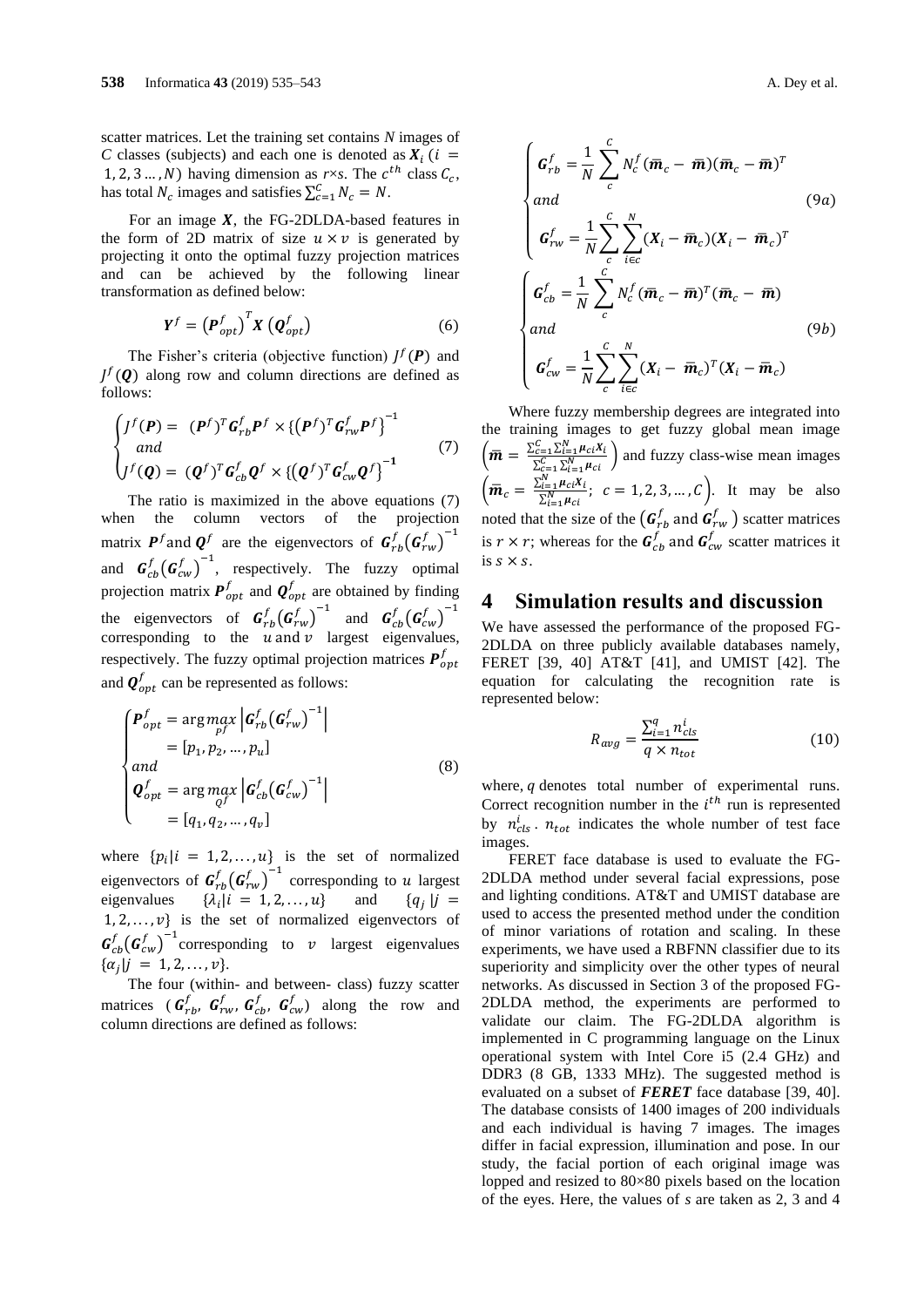and our method is tried out 10 times with each value of s with the different training sets and test sets. Some examples of images of a person are shown in Fig. 1 (i). A set of 400 images of 40 persons comprise *AT&T face database.* There are 10 dissimilar images for each person. In our present study, from the set of images for each person, *s* images are picked out in random from the database to generate the training set and remaining (10 *s*) images are considered as the test set. Hence, a distinct set of images encompasses the training and test set. 3, 4, 5, and 6 are taken as the values of *s* to form different pairs of training and test sets. Some examples of images of a individual are shown in Fig. 1 (ii). A total of 575 grey-scaled images of 20 different individuals covering a variety of race, sex, and appearance is contained in the multi-view *UMIST* database. The Face database of images per individual varies from 19 to 48 images. In recent studies, we have diminished each image to  $112 \times$ 92 pixels. Fig. 1 (iii) shows one person face image from



Figure 1: Some pictures of a person from the (i) FERET, (ii) AT&T, and (iii) UMIST face databases.

the database.

The experiments are repeated 10 times for each value of *s* with different training set and test sets on the FERET face database. Here, we choose  $s = 2, 3, 4$  images from each subject at random for training and remaining (7-*s*) images are employed for testing. The proposed method is evaluated with feature matrices sizes from 6×6



Figure 2: Minimum, maximum and average recognition rates of the FG-2DLDA method for different values of *s* by varying feature size on the FERET face database.

Table 2: Comparison in terms of average recognition rates (%) obtained from different methods on the FERET face database.

| Method                       | Average recognition rates |                       |                      |  |  |
|------------------------------|---------------------------|-----------------------|----------------------|--|--|
|                              | $s = 2$                   | $s = 3$               | $s = 4$              |  |  |
| FG-2DLDA                     | 49.05 $(10\times10)$      | 58.81 $(12\times12)$  | 65.51 $(10\times10)$ |  |  |
| F-2DFLD [22]                 | 48.88 $(40\times8)$       |                       |                      |  |  |
| MMSD ( $\theta = 0.4$ ) [28] |                           | $52.6 -$              | $55.81 -$            |  |  |
| $MSD (\theta = 0.4)$ [28]    |                           | $50.5 -$              | $53.68 -$            |  |  |
| FMSD ( $\theta = 0.4$ ) [28] |                           | $53.46 -$             | $56.9 -$             |  |  |
| Alternative-2DPCA [35]       | 48.31 (112×20)            | 53.21 (112×20)        | 53.97 (112×20)       |  |  |
| (2D) 2PCA [35]               | 47.70 (112×20)            | 52.36 (112×20)        | 55.45 (112×20)       |  |  |
| 2DPCA [35]                   | $47.12(112\times20)$      | 52.66 $(112\times20)$ | 55.20 (112×20)       |  |  |

\*Highest recognition rates are indicated by the bold values.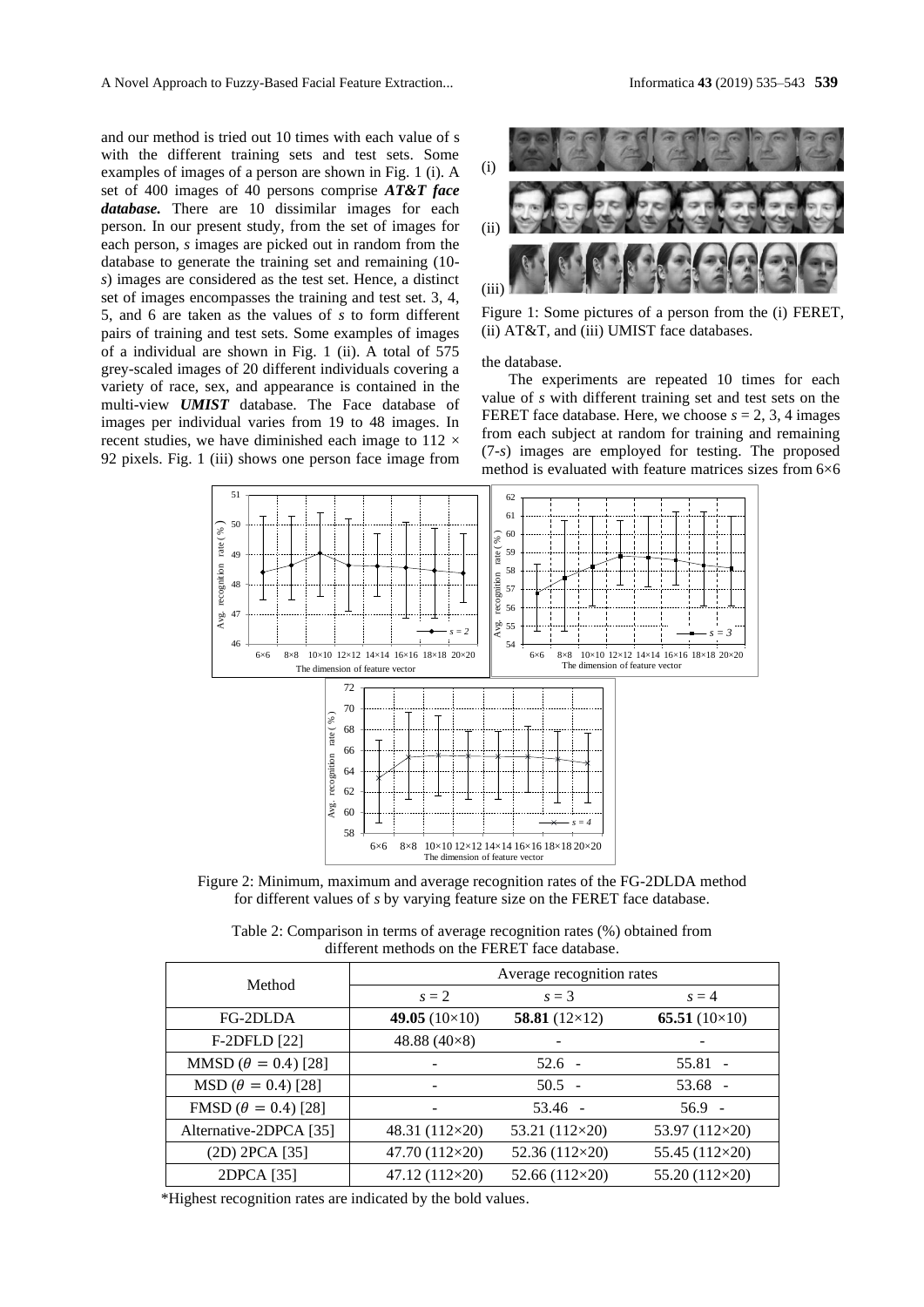

Figure 3: Minimum, maximum and average recognition rates of the FG-2DLDA method for different values of *s* by varying feature size on the AT&T face database.



Figure 4: Minimum, maximum and average recognition rates of the FG-2DLDA method for different values of *s* by varying feature size on the UMIST face database.

to 20×20 using RBFNN as a classifier. Fig. 2 demonstrate the minimum, maximum and average recognition rates (%) of the FG-2DLDA method for different values of  $(s=2, 3 \text{ and } 4)$  by varying feature size.

We have compared the performance of the proposed FG-2DLDA method with other competent related methods. FG-2DLDA method extracts discriminative feature by calculating the within class and between class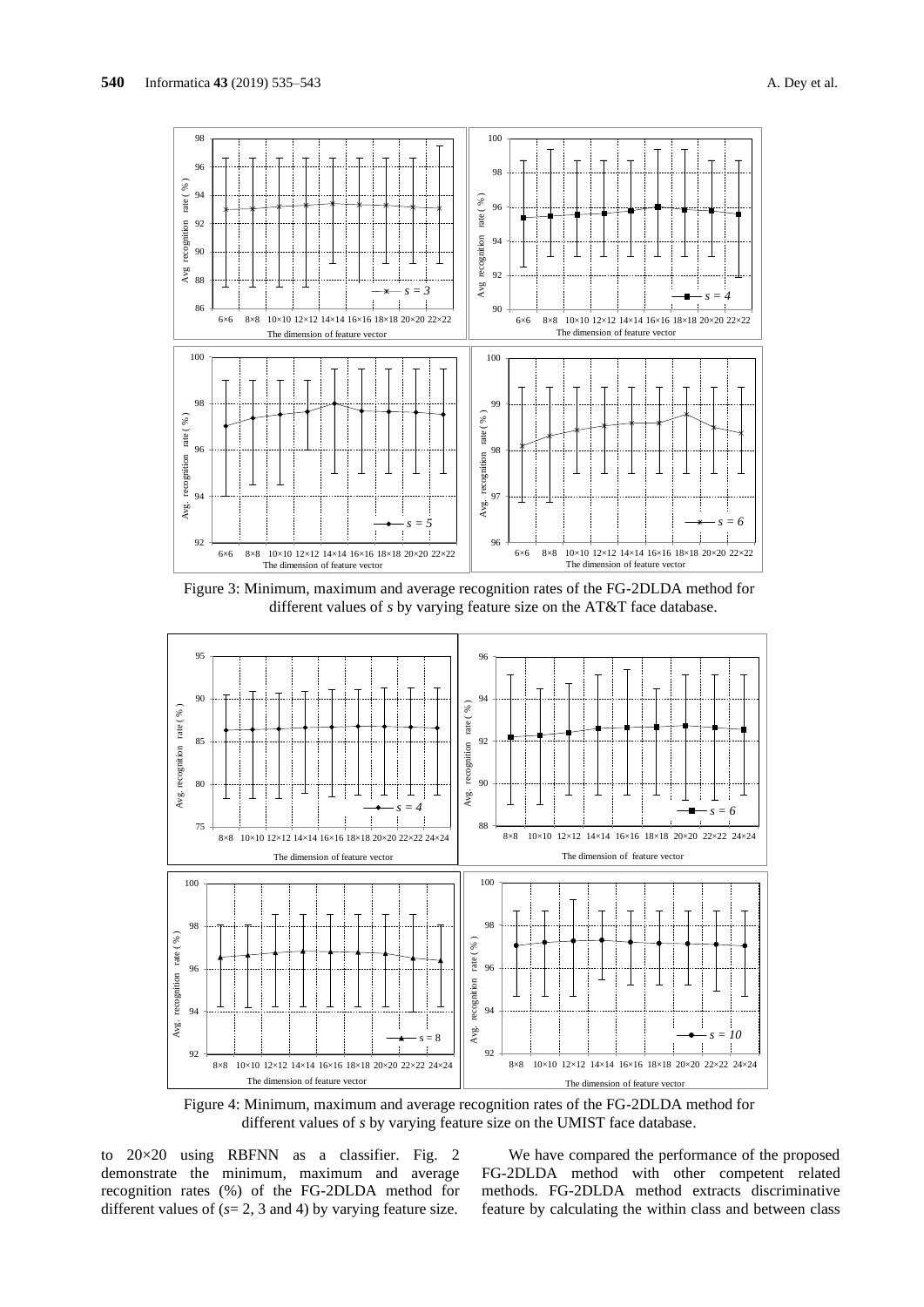| Method             | Average recognition rates |                  |                 |                 |  |
|--------------------|---------------------------|------------------|-----------------|-----------------|--|
|                    | $s = 4$                   | $s = 6$          | $s=8$           | $s=10$          |  |
| FG-2DLDA           | 86.81                     | 92.75            | 96.83           | 97.30           |  |
|                    | $(18\times18)$            | $(20 \times 20)$ | $(14\times14)$  | $(14\times14)$  |  |
| G-2DFLD [18]       | 86.22                     | 92.28            | 95.54           | 96.92           |  |
|                    | $(14\times14)$            | $(14\times14)$   | $(14\times14)$  | $(18\times18)$  |  |
| F-LDA [29]         | 84.5<br>(19)              |                  |                 | 92.01<br>(19)   |  |
| <b>MF-LDA</b> [29] | 85.38<br>(19)             |                  |                 | 92.53<br>(19)   |  |
| 2DFLD [18]         | 86.12                     | 92.16            | 95.25           | 96.55           |  |
|                    | $(112\times14)$           | $(112\times14)$  | $(112\times14)$ | $(112\times18)$ |  |
| 2DPCA [18]         | 85.70                     | 91.91            | 95.07           | 96.60           |  |
|                    | $(112\times14)$           | $(112\times14)$  | $(112\times14)$ | $(112\times18)$ |  |
| <b>RF-LDA</b> [29] | 84.8<br>(19)              |                  |                 | 92.38<br>(19)   |  |
| <b>PCA</b> [18]    | 80.72                     | 86.53            | 94.01           | 95.11           |  |
|                    | (60)                      | (60)             | (60)            | (60)            |  |

Table 4: Comparison in terms of average recognition rates (%) obtained from different methods on the UMIST face database.

scatter matrix in row and column direction. Thus, the results again demonstrate the superiority of the FG-2DLDA method over other methods.

In this study, we have validated the performance of our method with 20 different pairs of training and test sets for each value of *s* on the AT&T face database. Since the present method considers that a face image may simultaneously belong to different classes with possibly different membership values, the class-wise mean images may differ from the actual ones. Fig. 3 Minimum, maximum and average recognition rates of the FG-2DLDA method for different values of *s* by varying feature size on the AT&T face database. The proposed method yields the best average recognition rates of 93.41% (14×14), 96.08% (16×16), 98.08%  $(14\times14)$ , and 98.68%  $(18\times18)$  for  $s = 3, 4, 5$ , and 6, respectively.

Table 3 demonstrates the best average recognition rates achieved by this algorithm for different combination of training and test set. Moreover, we also have compared the result of our method with the other competent methods. In general the face images are severely affected by the different environmental values are generated by the different environmental  $\frac{1}{2}$  to generate fuzzy condition. These factors need to be investigated to measure their impact on the intra-class assignment. The scatter matrices involve the overlapping sample distribution information for classification.

In this experiment, UMIST database, to generate distinct pair of the training and test sets we have taken the *s* as 4, 6, 8 and 10. In this context, each pair of training and test sets is disjoint in nature. The performance of the proposed technique is performed by considering each value of *s* with 20 dissimilar pairs of training and test sets on the UMIST face database. Fig. 4 also shows the minimum, maximum and average recognition rates (%) of the FG-2DLDA method for different values of *s* by varying feature size. Table 4 shows a comparative presentation of the FG-2DLDA method along with other contemporary methods in terms of best average recognition rates. The proposed method yields the best average recognition rates (dimension of feature vector) of  $86.81\%$  ( $18\times18$ ),  $92.75\%$  ( $20\times20$ ), 96.83% (14×14), and 97.3% (14×14) for *s* = 4, 6, 8 and 10, respectively. In this case, the discriminative information is extracted by calculating fuzzy scatter matrices. The discriminative projection vectors are obtained when the fuzzy scatter matrices are singular. The results show that in all the cases, the performance of the FG-2DLDA method is superior to the other methods.

### **5 Conclusion**

In this paper, fuzzy generalized two-dimensional Fisher's linear discriminant analysis (FG-2DLDA) method for face recognition is presented. This method assumes that a face image may belong to several classes with possibility of different membership values. These membership values are generated by fuzzy *k*-NN algorithm and used to generate fuzzy global mean image and fuzzy classwise mean images. Finally these mean images are used to generate fuzzy intra-class and inter-class scatter matrices along row and column directions. The projection matrices obtained by solving these scatter matrices, satisfying the two Fisher's criteria, yield rich information leading to generation of superior discriminant features. Image classification and recognition is performed using a RBF neural network. The performance of our method is validated on the FERET, AT&T and UMIST and face databases. The experimental results demonstrate that the FG-2DLDA method outperforms the competent methods.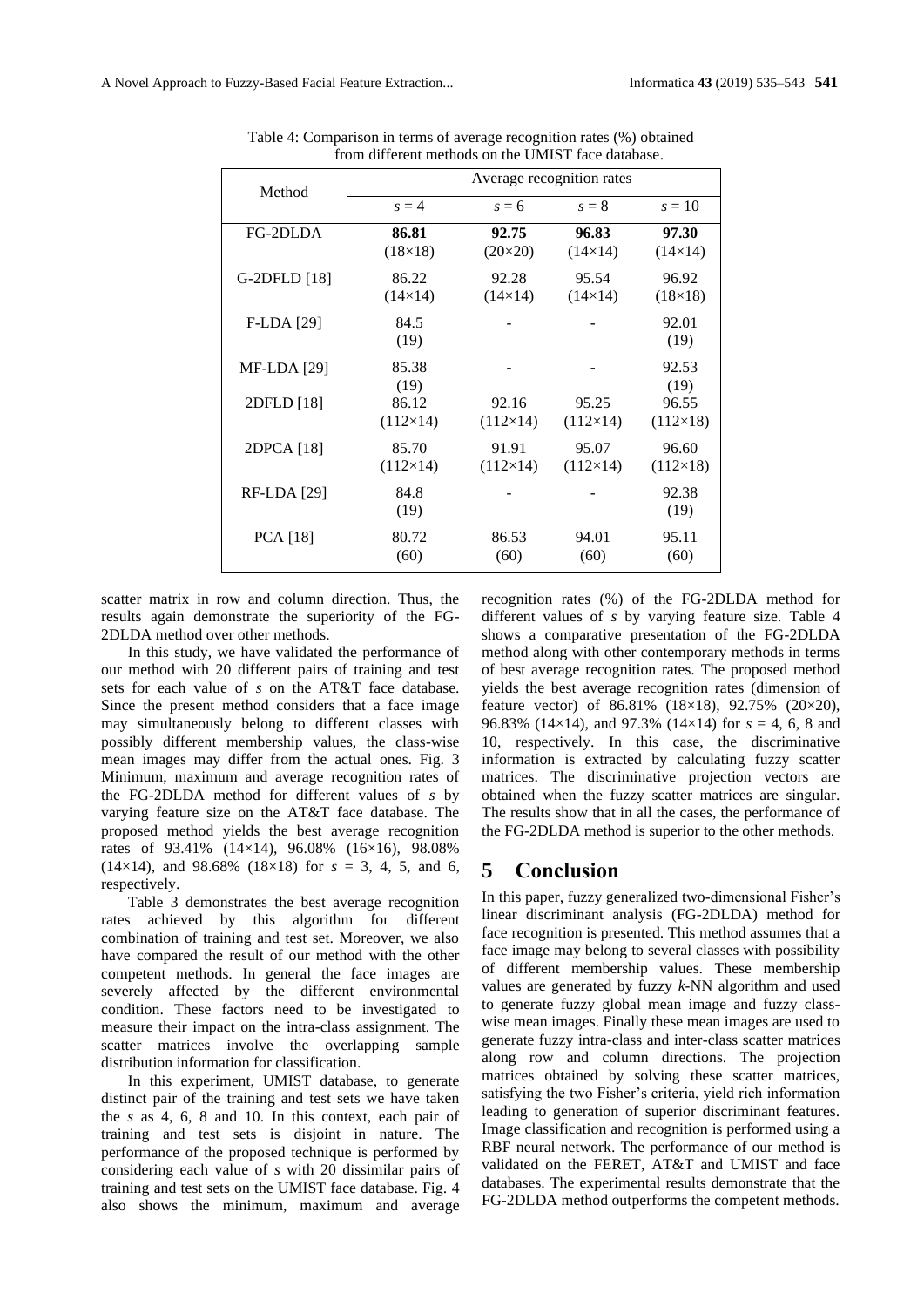#### **Acknowledgement**

This work was supported by the Senior Research fellowship Program of Aniruddha Dey under the State Government Fellowship (Ref. No. - P-1/RS./365/12, dated 05<sup>th</sup> October, 2012.) Of the Department of Computer Science & Engineering*,* Jadavpur University, Kolkata.

#### **References**

- [1] R. Chellappa, C. L. Wilson, and S. Sirohey. (1995) Human and machine recognition of faces: a survey. *Proc. IEEE* vol. 83, 705–740. <https://doi.org/10.1109/5.381842>
- [2] W. Zhao, R. Chellappa, and P. J. Phillops. (2003) A. Rosenfeld. Face recognition: a literature survey. *ACM Comput.* Surveys. 35: 399–458. <https://doi.org/10.1145/954339.954342>
- [3] A. S. Tolba, A.H. El-Baz, and A.A. El-Harby. (2006) Face recognition: a literature review. *Int. J. Signal Process*, 2: 88–103.
- [4] H. Zhou, A. Mian, L. Wei, D. Creighton, M. Hossny, and S. Nahavandi. (2014) Recent advances on singlemodal and multimodal face recognition: a survey. *IEEE Trans. Human Machine Systems*, 44(6): 701–716.

<https://doi.org/10.1109/THMS.2014.2340578>

- [5] P. N. Belhumeur, J. P. Hespanha, and D. J. Kriegman. (1997) Eigenfaces versus fisherfaces: recognition using class specific linear projection. *IEEE Trans. Pattern Anal. Mach. Intell.*, 19:711– 720. <https://doi.org/10.1109/34.598228>
- [6] B. Poon, M. A. Amin, and H. Yan. (2011) Performance evaluation and comparison of PCA Based human face recognition methods for distorted images. International Journal of Machine Learning and Cybernetics, 2(4): 245-259. <https://doi.org/10.1007/s13042-011-0023-2>
- [7] G. J. Alvarado, W. Pedrycz,·M. Reformat, and K.- C. Kwak. (2006) Deterioration of visual information in face classification using eigenfaces and fisherfaces. *Machine Vision and Applications*, 17(1): 68–82.

<https://doi.org/10.1007/s00138-006-0016-4>

- [8] L. F Chen, H. Y Mark Liao, M. T. Ko, J.C Lin, and G. J.Yu. (2000) A new LDA-based face recognition system which can solve the small sample size problem. *Pattern Recogn.*, 33: 1713–26. [https://doi.org/10.1016/S0031-3203\(99\)00139-9](https://doi.org/10.1016/S0031-3203(99)00139-9)
- [9] [9] H. Yu, and J. Yang. (2001) A direct LDA algorithm for high-dimensional data-with application to face recognition. *Pattern Recogn*. 34: 2067–70.

[https://doi.org/10.1016/S0031-3203\(00\)00162-X](https://doi.org/10.1016/S0031-3203(00)00162-X)

[10] X. S. Zhuang, and D. Q. Dai. (2007) Improved discriminant analysis for high-dimensional data and its application to face recognition. *Pattern Recogn.*, 40(5): 1570-1578. <https://doi.org/10.1016/j.patcog.2006.11.015>

- [11] D. Swets, and J. Weng. (1996) Using discriminant eigenfeatures for image retrieval. *IEEE Trans. Pattern Anal. Machine Intell.*, 18(8) 831–836. <https://doi.org/10.1109/34.531802>
- [12] J. Friedman. (1989) Regularized discriminant analysis. *J. Am. Stat. Assoc.*, 165– 175. <https://doi.org/10.1080/01621459.1989.10478752>
- [13] R. Huang, Q. Liu, H. Lu, and S. Ma. (2002) Solving the small sample size problem of lda. *In Proceedings of the 16th International Conference on Pattern Recognition*, 3, 29–32. <https://doi.org/10.1109/ICPR.2002.1047787>
- [14] H. Yu, and J. Yang. (2001) A direct lda algorithm for high-dimensional data-with application to face recognition. *Pattern Recogn.*, 34 (10): 2067- 2075. [https://doi.org/10.1016/S0031-3203\(00\)00162-X](https://doi.org/10.1016/S0031-3203(00)00162-X)
- [15] M. S. Bartlet, J. R. Movellan, and T. J. Sejnowski. (2002) Face recognition by independent component analysis. *IEEE Trans. Neural Netw.*, 13(6):1450- 1464. <https://doi.org/10.1109/TNN.2002.804287>
- [16] J. Yang, D. Zhang, A. F. Frangi, and J. Y. Yang. (2004) Two-dimensional PCA: a new approach to appearance-based face representation and recognition. *IEEE Trans. Pattern Anal. Mach. Intell.*, 26(1):131–137. <https://doi.org/10.1109/TPAMI.2004.1261097>

[17] H. Xiong, M. N. S. Swamy, and M. O. Ahmad.

- (2005) Two-dimensional FLD for face recognition. *Pattern Recogn.*, 38(7):1121–1124. <https://doi.org/10.1016/j.patcog.2004.12.003>
- [18] S. Chowdhury, J. K. Sing, D. K. Basu, and M. Nasipuri. (2011) Face recognition by generalized two-dimensional FLD method and multi-class support vector machines. *Appl. Soft Comput.*,11(7):4282–4292. <https://doi.org/10.1016/j.asoc.2010.12.002>
- [19] H. Yu, and J. Yang. (2001) A direct LDA algorithm for high-dimensional data with application to face recognition, Pattern Recogn., 34: 2067–2070. [https://doi.org/10.1016/S0031-3203\(00\)00162-X](https://doi.org/10.1016/S0031-3203(00)00162-X)
- [20] J. Yang, and J. Yang. (2003) Why can LDA be performed in PCA transformed space? Pattern Recognit. 36 (2): 563-566. [https://doi.org/10.1016/S0031-3203\(02\)00048-1](https://doi.org/10.1016/S0031-3203(02)00048-1)
- [21] J. Ye, and Q. Li. (2004) LDA/QR: An efficient and effective dimension reduction algorithm and its theoretical foundation, Pattern Recognit. 37 (4), 851–854.

<https://doi.org/10.1016/j.patcog.2003.08.006>

- [22] J. Ye, R. Janardan, C. Park, and H. Park. (2004) An optimization criterion for generalized discriminant analysis on undersampled problems, IEEE Trans. Pattern Anal. Mach. Intell. 26 (8): 982–994. <https://doi.org/10.1109/TPAMI.2004.37>
- [23] J. M. Keller, M. R. Gray, and J. A. Givens. (1985) A fuzzy *k*-nearest neighbor algorithm. *IEEE Trans. Syst. Man Cybernet.*, 15(4):580–585. <https://doi.org/10.1109/TSMC.1985.6313426>
- [24] K. C. Kwak, and W. Pedrycz. (2005) Face recognition using a fuzzy fisherface classifier.